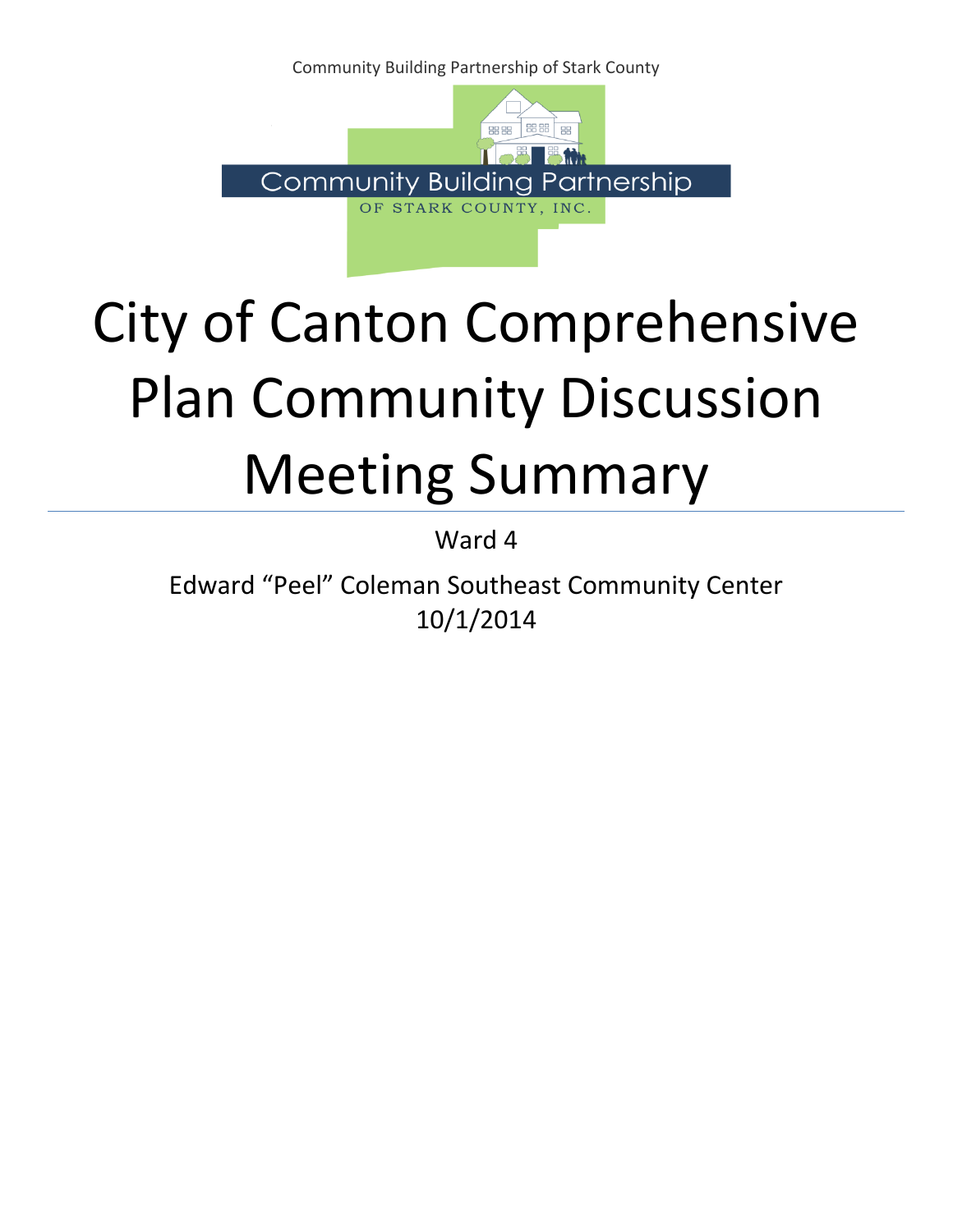

We're planning on a Better Canton. Come join us – be part of making Canton a Better Community

# CANTON COMPREHENSIVE PLAN

The City of Canton is embarking on developing a new Comprehensive Plan to guide it into the future. The last one in Canton was 50 years ago. YOUR input and participation are key to creating a Plan we can ALL support. Join your neighbors at one of the scheduled Ward – based meetings this fall and hear the initial findings of the consultant team hired to help our community craft its Plan. These meetings will focus on data, demographics, and analysis from our consultants and YOUR feedback regarding this information.

Please join your Ward 4 Council Member Chris Smith and your neighbors as we discuss the "State of Canton" with czb consultants. These meetings will be designed to convey important baseline information, give participants a chance to ask questions to better understand the information and its importance, and give participants a chance to convey information and ideas to planning consultants about what they feel needs to be included in the plan.



czb

These Community meetings are sponsored by

Community Building Partnership

601 Cleveland Ave. NW, Canton, Oh 44709 / (330) 458 – 0962

## SAVE THIS DATE

Ward 4 Community Discussion Will Take Place On Oct. 1 @ 6:00 p.m.

Meeting will be held at the Edward "Peel" Coleman Southeast Community Center 1400 Sherrick Rd. SE Canton, Oh 44707

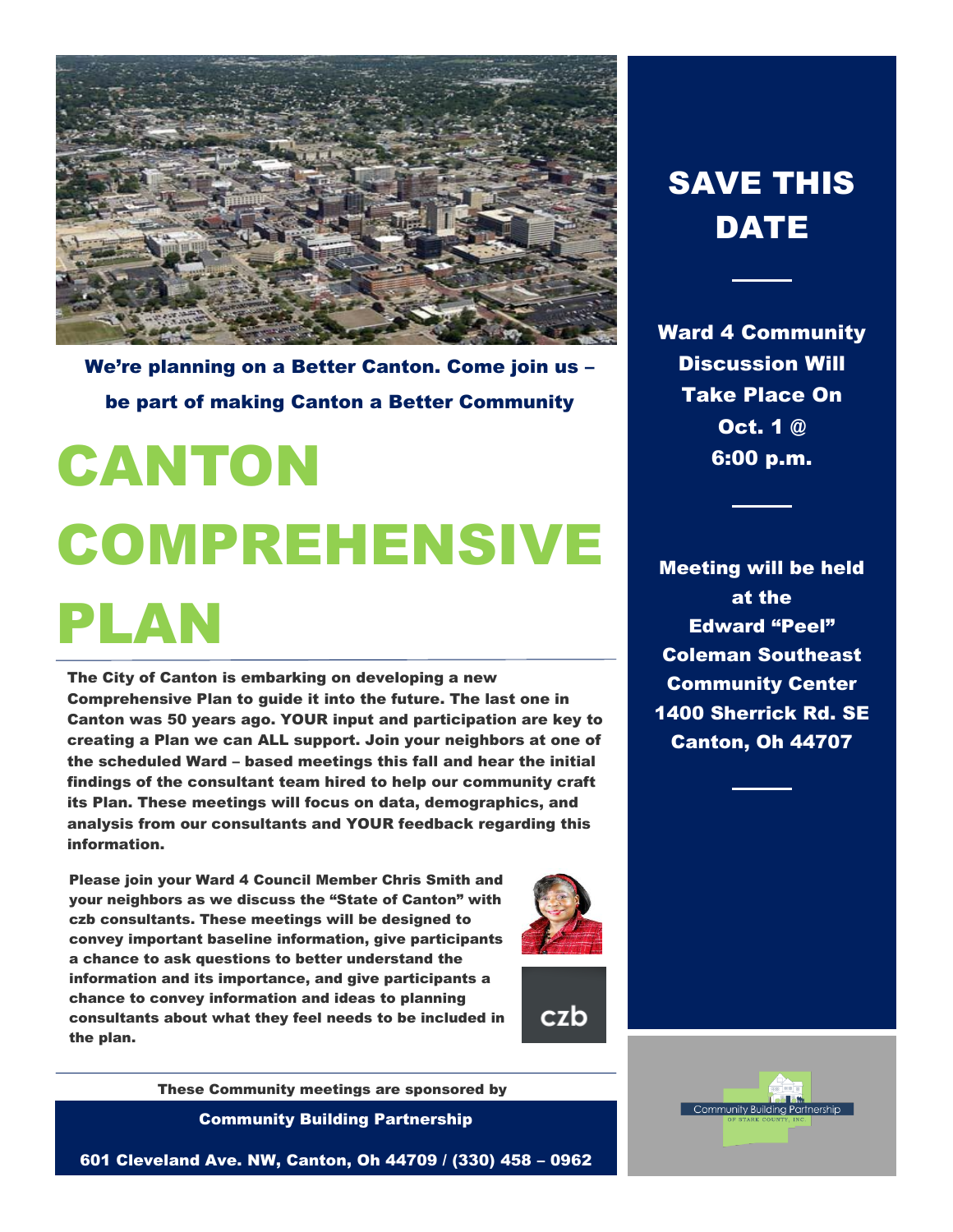#### **City of Canton Comprehensive Plan Community Discussion Meeting Summary**

### **Program Summary**

The Canton Comprehensive Plan is a community-driven process where the Canton Steering Committee leads the community's effort to set priorities, support local values, and provide the general direction of the Plan. In an effort to support this approach, Community Building Partnership (CBP) was contracted to sponsor a series of community meetings to solicit input, feedback, and advice from community residents from all walks of life. Utilizing the City's ward system to ensure geographic coverage of the entire City, nine community meetings were conducted during the months of September and October 2014. All meeting were open to all residents regardless of location.

Joining CBP in conducting these meetings was David Boehlke and Stephanie Barnes-Simms from the czb consulting group. Each meeting was organized in a similar manner and with a uniform agenda including:

- Introductions and Welcome by the Ward council member and Mayor, when present;
- A presentation on Comprehensive Planning and Comprehensive Plans, presented by Stephanie Barnes-Simms, focused on the 3 major traits of Comp Plans: a) being community-driven; b) based upon current reality; and c) built-in flexibility to deal with changes in the future.
- A significant presentation on the current reality in Canton by reviewing the initial data as gathered by the czb consulting group team since mid-summer was presented by David Boehlke.
- Three group exercises to solicit feedback, input, priority-setting recommendations, and "specialness" of Canton allowed for uniform/consistent participation at each meeting and provided written, direct community content for consideration by the Steering Committee.

The czb/Canton website http://czb.org/city-of-canton-ohio/ (password: canton5) contains video recordings of each meeting for public review, the PowerPoint presentation on Comprehensive Planning and the Initial Data as presented at each meeting, and the group exercise responses, which are tabulated below.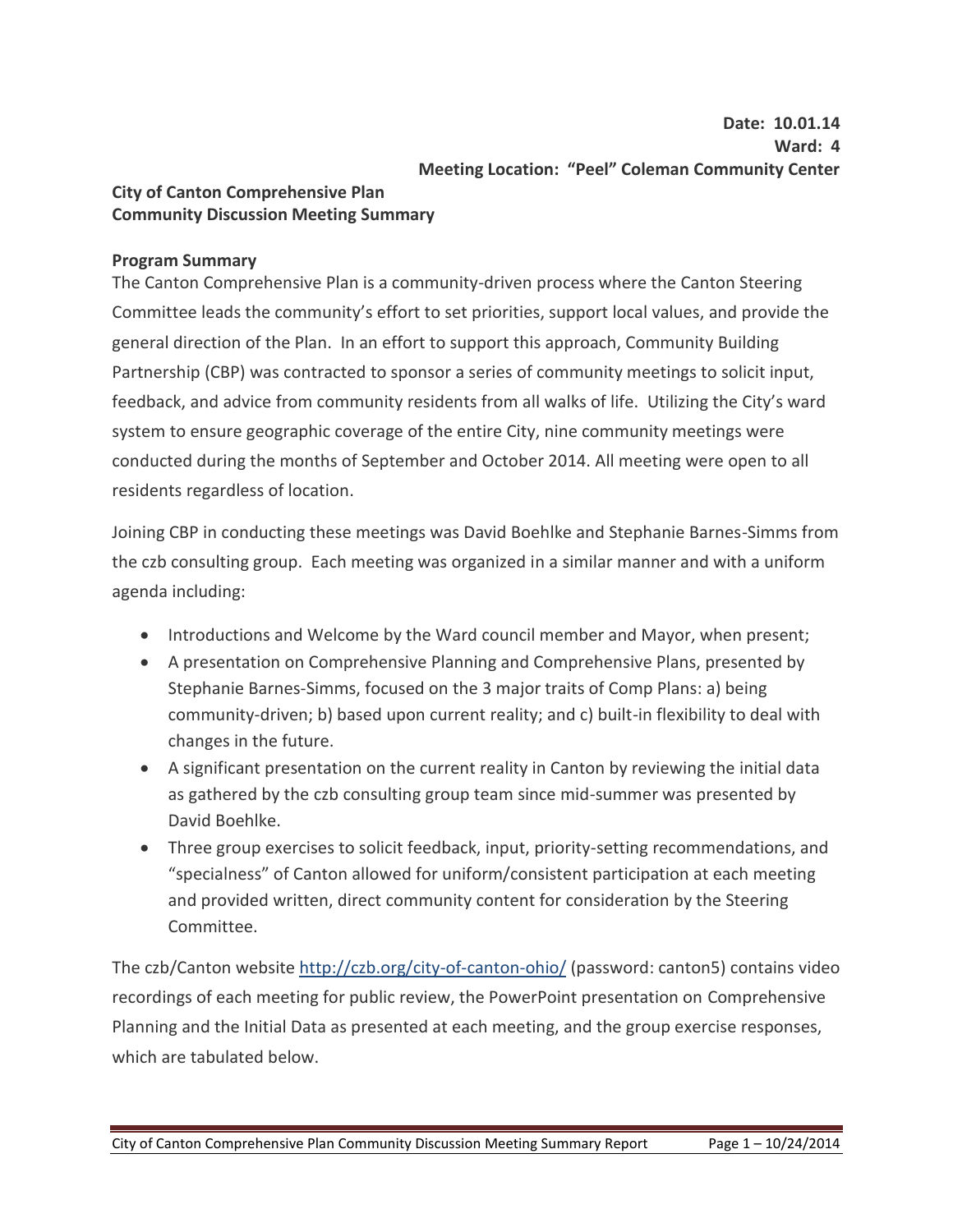#### **Participants**

| Number in attendance:<br>Number of sign-ins: | 62<br>61        |                       |              |       |
|----------------------------------------------|-----------------|-----------------------|--------------|-------|
| From Completed<br>Worksheet(s):              | <b>Resident</b> | <b>Business Owner</b> | <b>Other</b> |       |
|                                              | 31              |                       |              |       |
| Question #1: What                            |                 |                       |              | stood |

### **out for you from the data overview?** (Total # of Responses = 60)

- 14 Poverty
- 21 Housing
- 7 Population loss/decline
- 6 Jobs/Business
- 2 City/County Comparison(s)
- 0 Overall negative
- 4 Overall positive
- 0 Nothing/already familiar
- 6 Misc/Other

#### **Question #2**

The planning process begins with an assessment of what's working, what's not working, who's moving in, who's moving out, what are properties worth, how are businesses doing and what kind of physical and financial shape is the city in. Statistical data can help with that assessment but it cannot tell the entire story. E.g. student teacher ratios won't tell us if parents feel that students are getting a good education. Data on downtown retail sale won't tell us if residents feel that the downtown is making a comeback. **Based on your experience, what would you add to the story of the City of Canton's current reality? What part of the story of what's working and not working are we missing?** 

What's working? (Total # of Responses = 54)

- 13 Community/economic development
	- (e.g.,HOF, downtown restaurants, cultural events, etc.)
- 21 City government/city services/land bank
- 3 Social service organizations/institutions/nonprofits
- 12 People/community participation/neighborhood associations
- 2 Housing/real estate/homeownership/rentals
- 3 Misc/other

What's not working? (Total # of Responses = 82)

- 14 Poor/ineffective community/economic development
- 29 City government/city services/land bank
- 0 Social service organizations/institutions/nonprofits
- 15 People/community participation/neighborhood associations
- 22 Housing/real estate/homeownership/rentals
- 2 Misc/other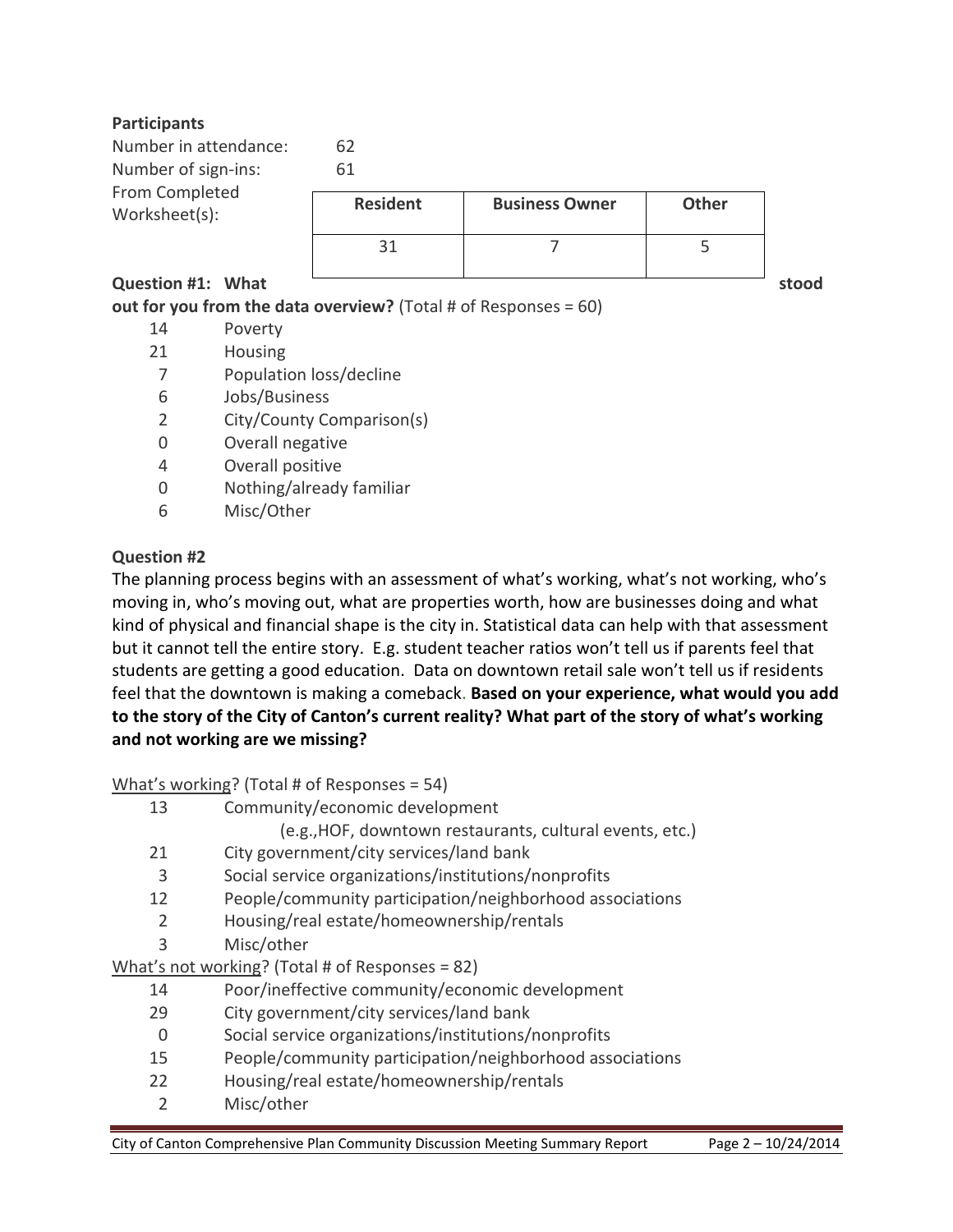**Question #3**

One of the goals of the comprehensive plan is to set Canton on the course of being a livable city, with a viable economy and the ability to pay its bills. Given limited resources, the Steering Committee will need to set some priorities.

**Circle the five (5) factors** that you think are the **MOST important** to focus on in making Canton a livable city in the future. Not seeing something that you think is important? Add it to the list! **Cross through the five (5) factors** that you think are **LEAST IMPORTANT** to focus on in making Canton a livable city in the future.

**MOST important** (Total # of Completed Worksheets = 43)

| 3              | Better open space (parks and other public spaces) |
|----------------|---------------------------------------------------|
| 6              | Expanded arts, culture, and entertainment         |
| 29             | Well-maintained streets and infrastructure        |
| 25             | Better access to good employment                  |
| $\overline{4}$ | More sports and recreation facilities             |
| 9              | Broader range of housing choices                  |
| 4              | Access to good restaurants                        |
| 6              | Strong library system                             |
| 9              | Improved shopping options in Canton               |
| 7              | More marketing of Canton's attractions            |
| 8              | Good access to health services                    |
| 16             | <b>Excellent school performance</b>               |
| <u> 29</u>     | Removal of vacant and blighted houses             |
| 5              | Fewer one-way streets                             |
| 9              | More code enforcement and better zoning           |
| $\mathbf{1}$   | Better downtown parking                           |
| 9              | Improved rental properties                        |
| 14             | Better relations between residents and the police |
| 5              | Improved fire/emergency services                  |
| 8              | Stronger neighborhood associations                |
| 6              | Cleaner air and lower levels of pollution         |
| 4              | Better socioeconomic mixing of people             |
| 5              | More involvement with local colleges/universities |

Expanded public transportation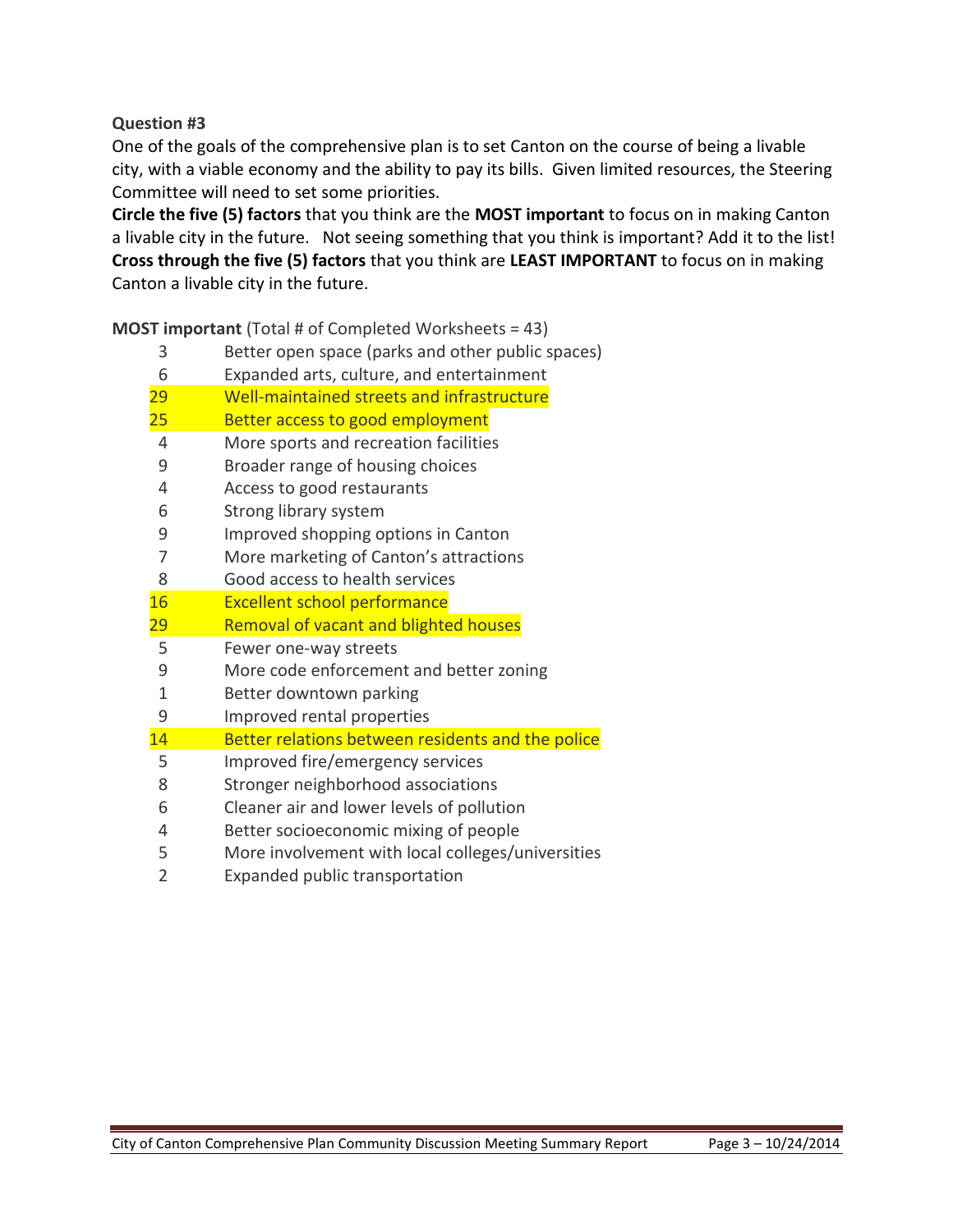#### **LEAST important**

| 18             | Better open space (parks and other public spaces) |  |
|----------------|---------------------------------------------------|--|
| 10             | Expanded arts, culture, and entertainment         |  |
| 1              | Well-maintained streets and infrastructure        |  |
| 3              | Better access to good employment                  |  |
| 12             | More sports and recreation facilities             |  |
| 4              | Broader range of housing choices                  |  |
| 25             | <b>Access to good restaurants</b>                 |  |
| 9              | Strong library system                             |  |
| 10             | Improved shopping options in Canton               |  |
| 11             | More marketing of Canton's attractions            |  |
| 5              | Good access to health services                    |  |
| $\overline{2}$ | Excellent school performance                      |  |
| 3              | Removal of vacant and blighted houses             |  |
| 25             | Fewer one-way streets                             |  |
| 11             | More code enforcement and better zoning           |  |
| 18             | <b>Better downtown parking</b>                    |  |
| 5              | Improved rental properties                        |  |
| $\overline{2}$ | Better relations between residents and the police |  |
| 6              | Improved fire/emergency services                  |  |
| 7              | Stronger neighborhood associations                |  |
| 11             | Cleaner air and lower levels of pollution         |  |
| 10             | Better socioeconomic mixing of people             |  |
| 13             | More involvement with local colleges/universities |  |

Expanded public transportation

#### **Write-In Responses:**

Pollution from Republic Steel Corporation

Pollution from plants

Attract higher end employers

Access to fresh food choices in neighborhoods

4<sup>th</sup> Ward more necessities (grocery store, service stations, drug stores)

Neighborhood trash cans

Too much crime

Employment/provides a good quality of living for families, but it must be a worthwhile employment, one that offers vacations, sick time, promotions, good pay! Then these accomplishments will improve ALL above.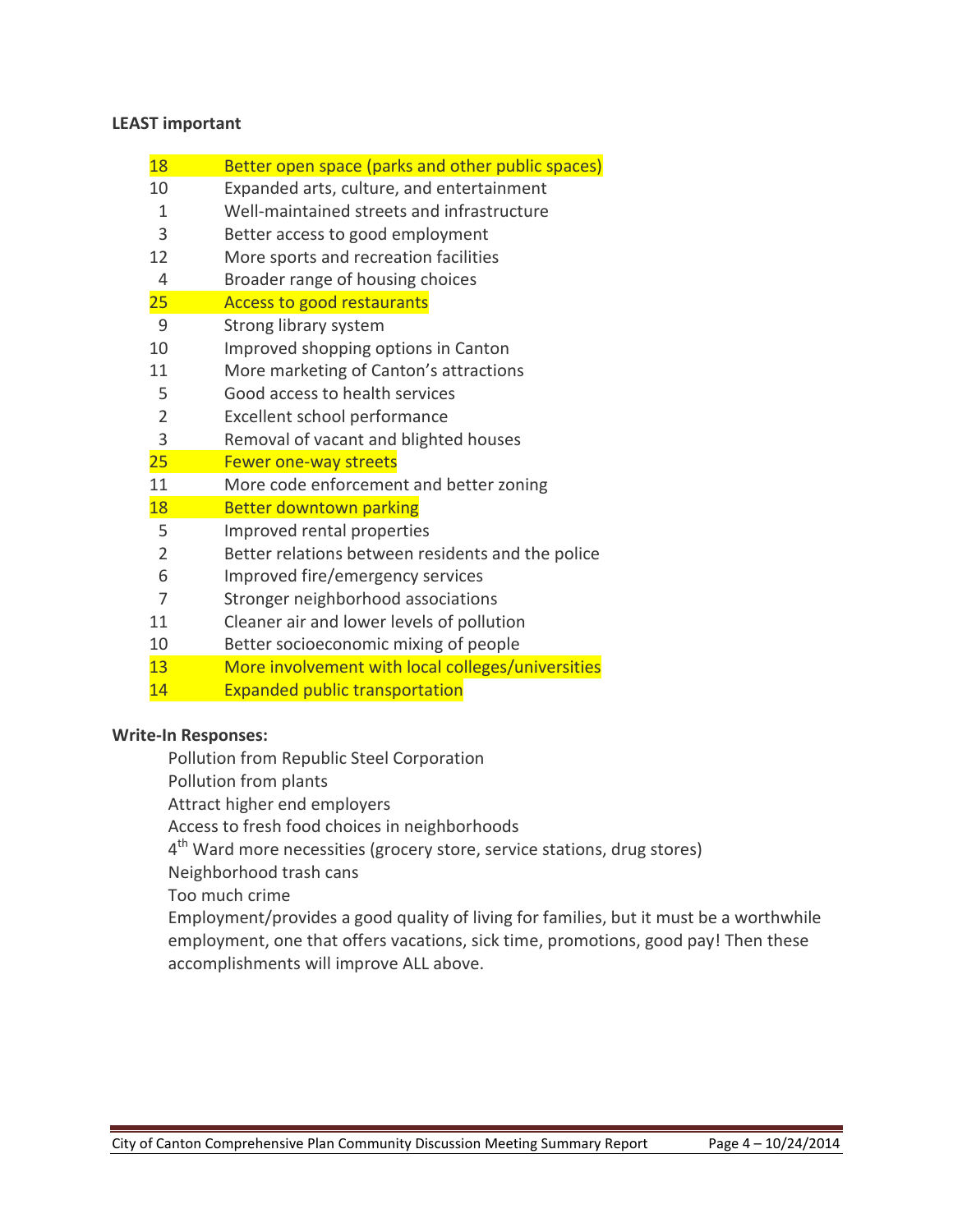### **Please Tell Us What's Special About Canton** (Total # of Responses = 87)

|    | Architecture          | $\overline{2}$ | Hospitals             |
|----|-----------------------|----------------|-----------------------|
| 4  | Arts & Culture        | 4              | Nonprofits            |
| 5  | Attractions           |                | Parks                 |
| 6  | <b>Businesses</b>     | 19             | People                |
| 14 | Churches              | 0              | Personal              |
| 2  | <b>City Services</b>  | 0              | <b>Physical Space</b> |
|    | <b>City Strengths</b> | 8              | Places                |
| 10 | Education             | 2              | Sports                |
|    | Government            |                |                       |

Detailed listing of items; multiple mentions are tallied in parentheses.<br>Ath ward (2)

| 4th ward $(3)$               | Mercy Medical Center (2)                    |  |
|------------------------------|---------------------------------------------|--|
| Affairs of the community     | <b>Mother Gooseland</b>                     |  |
| Allen Elementary School      | Mt. Olive Baptist Church                    |  |
| Arts district (3)            | My job                                      |  |
| <b>Canton City Schools</b>   | My neighbors                                |  |
| Church (8)                   | Myers Lake                                  |  |
| Church community             | Neighborhood (3)                            |  |
| Church of Christ             | Neighborhood associations (4)               |  |
| Coleman Center (2)           | Parks (4)                                   |  |
| Community center             | <b>Pastor Michael Mills</b>                 |  |
| Community pride              | Pro Football HOF (5)                        |  |
| Community volunteers         | Residents willing to work together          |  |
| Councilwoman Chris Smith (2) | <b>Schools</b>                              |  |
| Courthouse angels            | Sharon                                      |  |
| <b>Dehoff Realtors</b>       | <b>Small Business Owners</b>                |  |
| Deli Ohio                    | Sports (2)                                  |  |
| Diversity of People          | <b>Stark County Community Action</b>        |  |
| <b>Early College Program</b> | Agency                                      |  |
| Faith Family church          | <b>Stark Metorpolitan Housing Authority</b> |  |
| <b>Family Church</b>         | Teachers in school system                   |  |
| Friendly people              | The arts                                    |  |
| Gena (2)                     | The people                                  |  |
| Georgeview Estates (2)       | The Timken Company                          |  |
| Gethsemane Baptist Church    | Timken Vocational High School               |  |
| Hair shops                   | Unity                                       |  |
| Inner city students          | Universities                                |  |
| Library (2)                  | Urban League                                |  |
| <b>Martin Center</b>         | <b>YMCA</b>                                 |  |
| <b>McKinley Monument</b>     | Young Scholars Program                      |  |